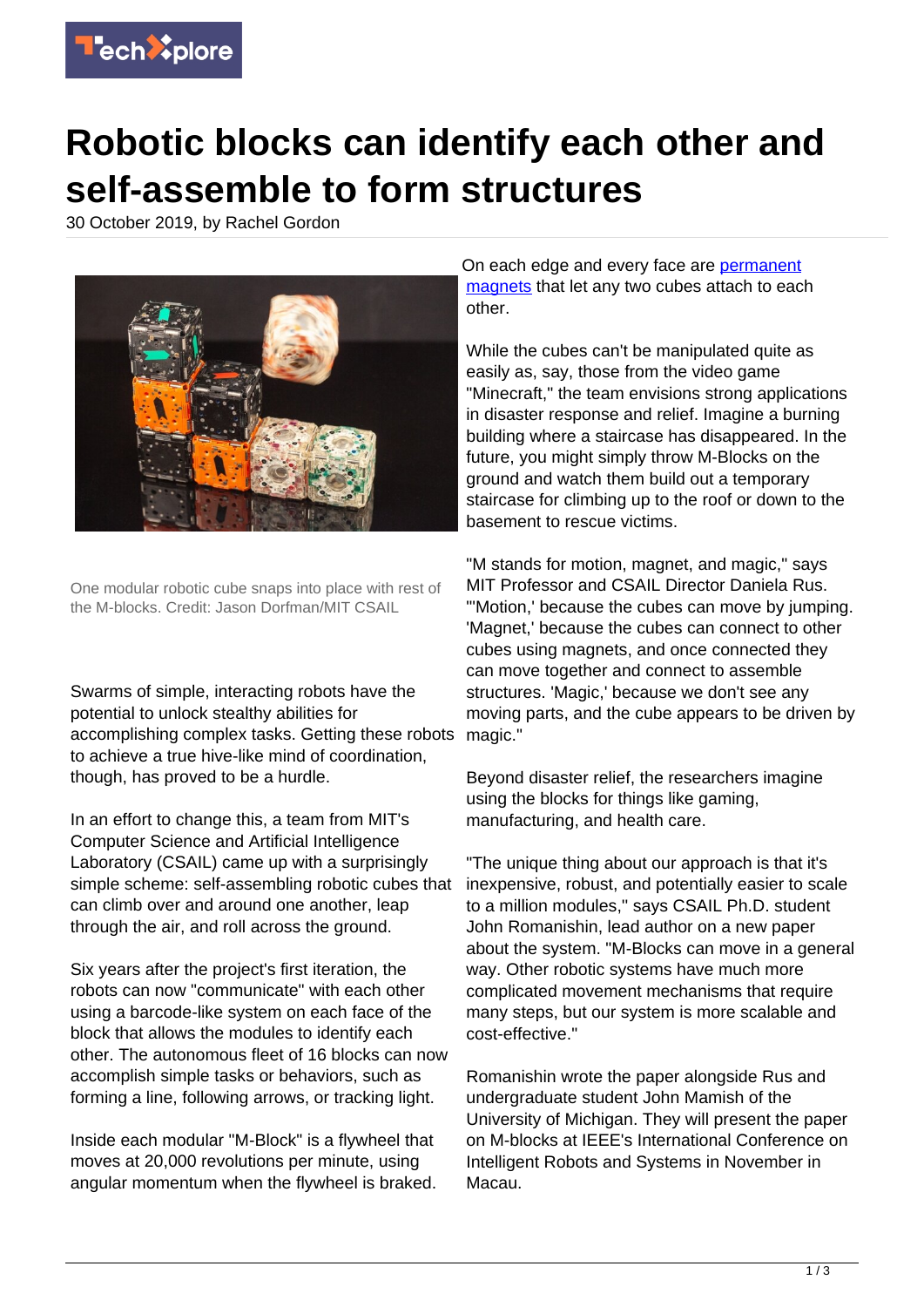

Previous modular [robot](https://techxplore.com/tags/robot/) systems typically tackle movement using unit modules with small robotic arms known as external actuators. These systems require a lot of coordination for even the simplest movements, with multiple commands for one jump or hop.

On the communication side, other attempts have involved the use of infrared light or [radio waves](https://techxplore.com/tags/radio+waves/), which can quickly get clunky: If you have lots of robots in a small area and they're all trying to send each other signals, it opens up a messy channel of conflict and confusion.

When a system uses *[radio signals](https://techxplore.com/tags/radio+signals/)* to communicate, bigger swarms with stronger capabilities for various the signals can interfere with each other when there structures. are many radios in a small volume.

Back in 2013, the team built out their mechanism for M-Blocks. They created six-faced cubes that move about using something called "inertial forces." This means that, instead of using moving arms that help connect the structures, the blocks have a mass inside of them which they "throw" against the Technology side of the module, which causes the block to rotate and move.

Each module can move in four cardinal directions when placed on any one of the six faces, which results in 24 different movement directions. Without little arms and appendages sticking out of the blocks, it's a lot easier for them to stay free of damage and avoid collisions.

Knowing that the team had tackled the physical hurdles, the critical challenge still persisted: How to make these cubes communicate and reliably identify the configuration of neighboring modules?

Romanishin came up with algorithms designed to help the robots accomplish simple tasks, or "behaviors," which led them to the idea of a barcode-like system where the robots can sense the identity and face of what other blocks they're connected to.

In one experiment, the team had the modules turn into a line from a random structure, and they watched if the modules could determine the specific way that they were connected to each other. If they

weren't, they'd have to pick a direction and roll that way until they ended up on the end of the line.

Essentially, the blocks used the configuration of how they're connected to each other in order to guide the motion that they choose to move—and 90 percent of the M-Blocks succeeded in getting into a line.

The team notes that building out the electronics was very challenging, especially when trying to fit intricate hardware inside such a small package. To make the M-Block swarms a larger reality, the team wants just that—more and more robots to make

This story is republished courtesy of MIT News ([web.mit.edu/newsoffice/](http://web.mit.edu/newsoffice/)), a popular site that covers news about MIT research, innovation and teaching.

Provided by Massachusetts Institute of